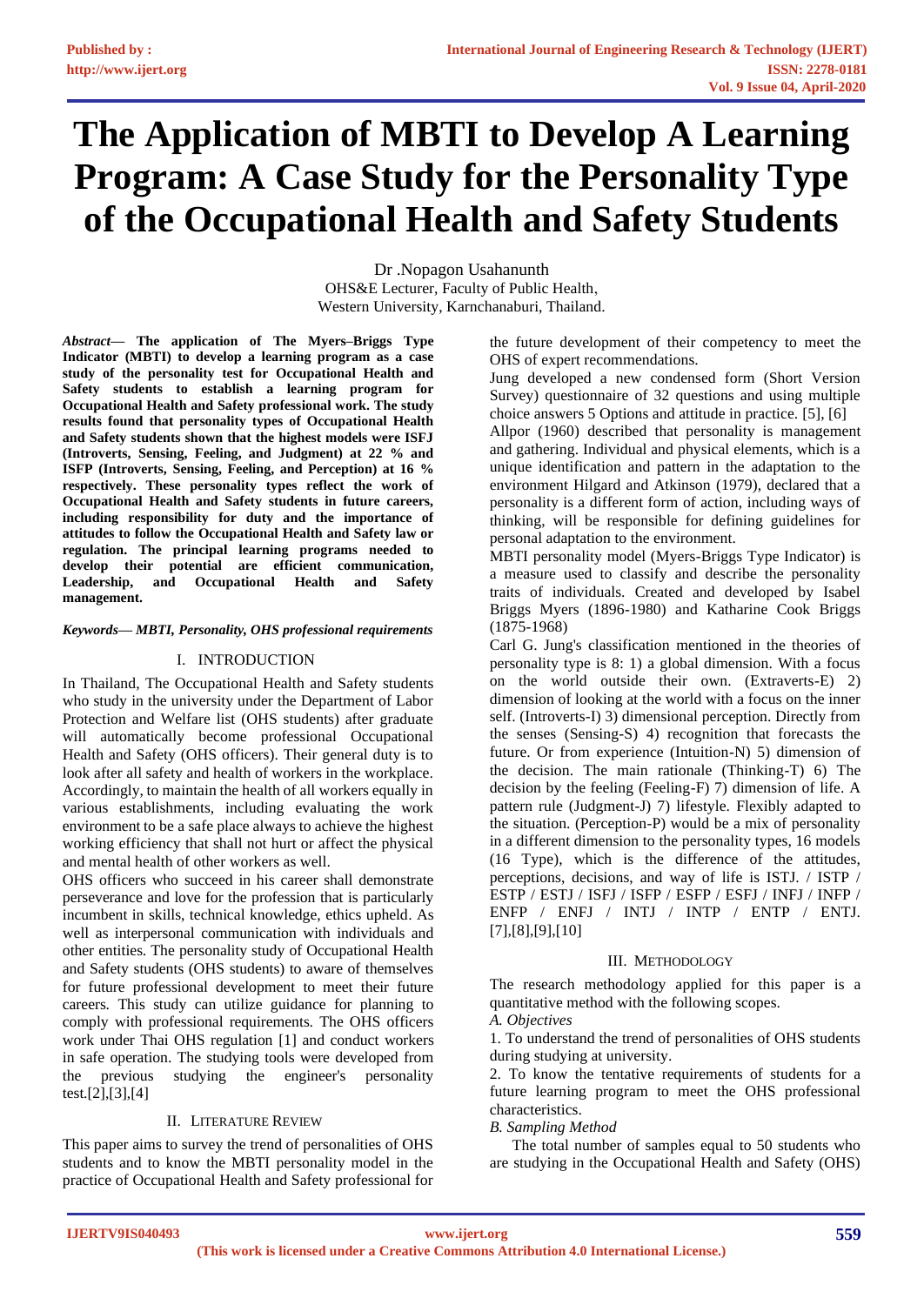field with the limitation of time and some specific constraints.

*C. Data Collection*

The questionnaire of 32 questions collected the data and using multiple choice answers 5 Options and attitude in practice the same format using in the previous project.[2] *D. Analysis*

All data presented in the Descriptive statistics format.

#### IV. RESULTS

From data collection and analysis in this survey can be described as shown in Table 1, Fig.1, and Fig.2.

Table 1. Personality test classification types of OHS students

| <b>Type</b> | <b>Frequency</b> | Percent        |  |  |
|-------------|------------------|----------------|--|--|
| <b>ENFJ</b> |                  | 2              |  |  |
| <b>ENFP</b> |                  | $\overline{2}$ |  |  |
| <b>ESFJ</b> | 5                | 10             |  |  |
| <b>ESFP</b> | 3                | 6              |  |  |
| <b>ENTP</b> | $\overline{c}$   | 4              |  |  |
| <b>ESTJ</b> |                  | $\overline{c}$ |  |  |
| <b>INFJ</b> | 6                | 12             |  |  |
| <b>INFP</b> | 5                | 10             |  |  |
| <b>ISFJ</b> | 11               | 22             |  |  |
| <b>ISFP</b> | 8                | 16             |  |  |
| <b>INTJ</b> |                  | $\overline{2}$ |  |  |
| <b>INTP</b> |                  | $\overline{2}$ |  |  |
| <b>ISTJ</b> |                  | $\mathfrak{2}$ |  |  |
| <b>ISTP</b> | 4                | 8              |  |  |
|             |                  |                |  |  |



Fig. 1. Personality Frequency/Percentage by Types of OHS students



Fig. 2. Percentage of each Personality Types of OHS students

From the Occupational Health and Safety (OHS) professional recommendations, the required skills [11] can be compared with the majors' personality types, as presented in Table 2.

Table 2. The OHS professional requirements compare to the major personality types of OHS students.

|                                                     | <b>Excellent OHS</b> |                         |                         |                         |                         |                         |
|-----------------------------------------------------|----------------------|-------------------------|-------------------------|-------------------------|-------------------------|-------------------------|
| Required skills of the excellent OHS professional   | professional         | ISF.I                   | <b>ISFP</b>             |                         | <b>INF.I INFP ESE.I</b> |                         |
|                                                     | $[11]$               |                         |                         |                         |                         |                         |
| Interpersonal skills                                |                      | x                       | X                       | X                       | X                       | ٠                       |
| <b>Communications skills</b>                        |                      | $\overline{\mathsf{x}}$ | $\overline{\mathbf{x}}$ | $\overline{\mathsf{x}}$ | $\overline{\mathbf{x}}$ | ٠                       |
| Leadership                                          |                      | $\overline{\mathbf{x}}$ | $\overline{\mathbf{x}}$ | $\overline{\mathbf{x}}$ | $\overline{\mathbf{x}}$ | ٠                       |
| Get vour priorities right – Recognise safety        |                      | ٠                       | ٠                       | ٠                       |                         | $\overline{\mathbf{x}}$ |
| Humility                                            |                      | ٠                       | ٠                       | ٠                       |                         | ٠                       |
| <b>Broad thinking</b>                               |                      | x                       | $\overline{\mathsf{x}}$ | $\overline{\mathsf{x}}$ | $\overline{\mathsf{x}}$ | ٠                       |
| <b>Remember the Pareto Principle</b>                |                      | $\overline{\mathsf{x}}$ | x                       | ۸                       |                         | $\overline{\mathsf{x}}$ |
| A commitment to a continuous improvement philosophy |                      | ٠                       | X                       | ٠                       |                         | ٠                       |
| Change management                                   |                      | X                       | ٠                       | X                       |                         | X                       |
| <b>OHS</b> technical skills                         |                      | ٠                       | ٠                       | ٠                       |                         | X                       |
| Well developed auditing                             |                      |                         | h                       |                         |                         | X                       |
| <b>OHS Project management</b>                       |                      | ٠                       | ٠                       |                         |                         | ٠                       |
| Learning - Avoid the lecture                        |                      | ٠                       | ٠                       | ٠                       |                         | ٠                       |
| Team-building skills                                |                      | X                       | X                       | $\overline{\mathbf{x}}$ | X                       | ٠                       |
| <b>Sharing</b>                                      |                      | X                       | X                       | $\overline{\mathsf{x}}$ | $\overline{\mathbf{x}}$ | ٠                       |
| Well developed bull-dust detector                   |                      |                         |                         | $\overline{\mathsf{x}}$ | $\overline{\mathsf{x}}$ | $\overline{\mathsf{x}}$ |
| • Achieved<br>X Area need to be developed           |                      |                         |                         |                         |                         |                         |

#### V. CONCLUSIONS

1) There is no ENTJ and ESTP personality type from the surveying of OH&S students.

2) The Personality types of OH&S students, the possible significant types are ISFJ, ISFP, INFJ, INFP, and ESFJ. Other models are not significantly figuring.

3) The following significant recommendations for OH&S students who are ISFJ, ISFP, INFJ, INFP. They need the learning program to develop themselves to meet OHS professional requirements in Efficient communication, Leadership, and OHS-Management. However, the ESFJ personality type needs to improve in OHS-Technical and planning.

#### REFERENCES

[1] Occupational Safety, Health and Environment Act B.E. 2554, from

http://web.krisdika.go.th/data/law/law2/%a4114/%a4114-20- 2554-a0001.pdf

- [2] Thawut L, Kongsong W, Piyamanotham P, Usahanunth N, Pooworakulchai C, The Personality and Professional Practice Attitude of Civil Engineers in Construction Project in Thailand, International Journal of Engineering Research & Technology (IJERT)ISSN: 2278-0181 Vol. 8,Issue 06, June-2019,162-165
- [3] Thawut L, Kongsong W, Piyamanotham P, Usahanunth N, Development of Personality Test to Be Used With Engineers Working On Construction Project Sites in Thailand, International Journal of Engineering Research and Management (IJERM) Volume-06, Issue-05, May 2019, 16-18
- [4] Luangkaew T, Kongsong W, Piyamanotham P, Usahanunth N, The Personality Type of Engineers in Construction Project in Thailand, International Journal of Engineering Research and Management (IJERM) Volume-06, Issue-05, May 2019, 27-30
- [5] Myers, K. D., and Kirby, L. 1994. Introduction to type dynamics and development, exploring the next level of type, Consulting Psychologists Press, Inc., Mountain View, Calif.
- Myers, I. B., McCaulley, M. H., Quenk, N. L., and Hammer, A. L. 1998. MBTI Manual: A guide to the development and use of